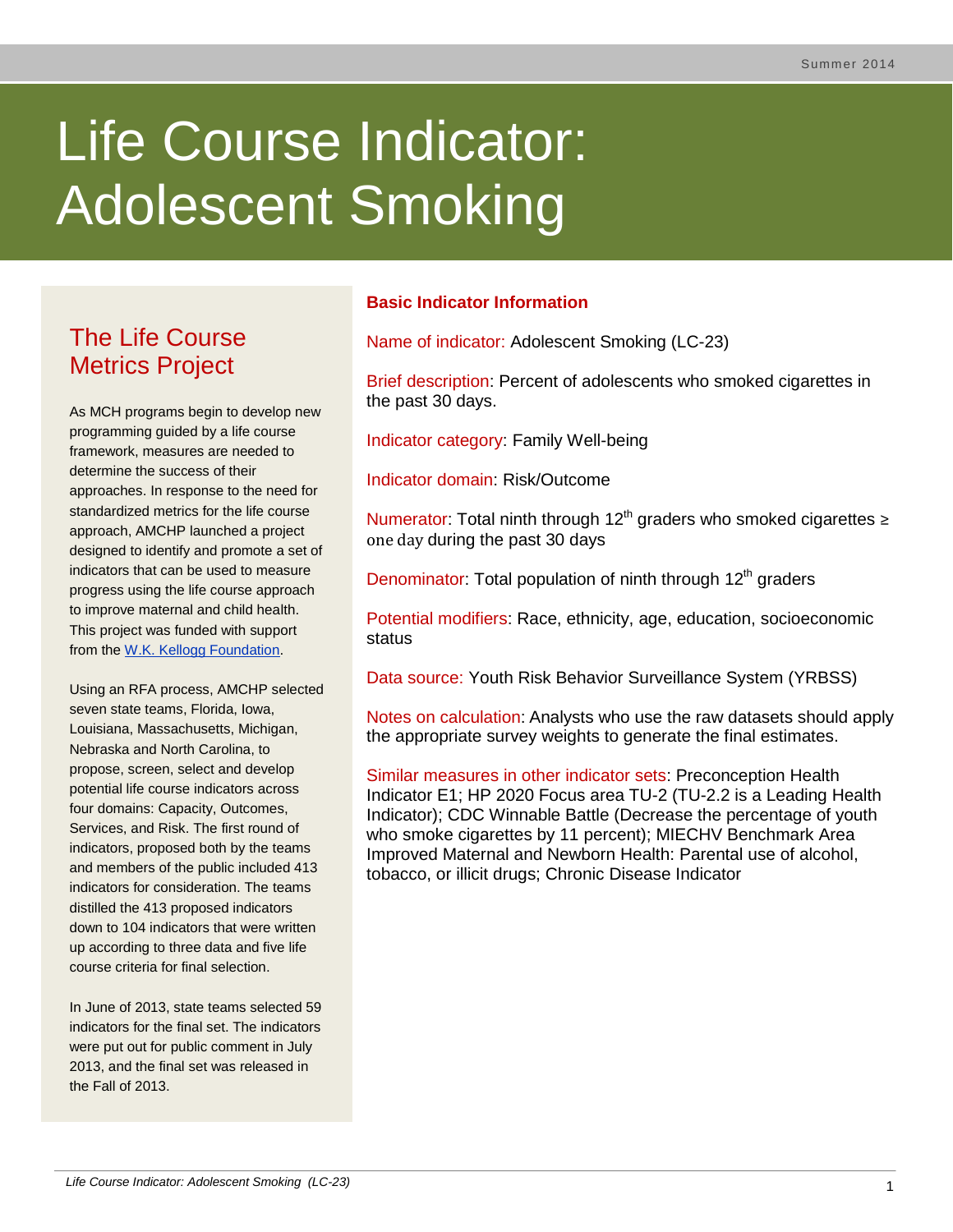# **Life Course Criteria**

#### *Introduction*

Cigarette smoking has long been recognized as having high mortality, morbidity, and economic costs (OSH, 2004; Thorne, 2007). Because of the addictive nature of nicotine (OSH 2001; Fiore, 2000), preventing cigarette smoking is an especially important societal goal (OSH, 2000; WHO, 2002), and has recently been identified by the Centers for Disease Control and Prevention (CDC) as a Winnable Battle that will have a significant impact on our nation's health (CDC, 2012).

Data on the longand short-term effects of cigarette smoking is vast and compelling. Since the publication of the Surgeon General's first report on smoking, an extensive amount of evidence has been identified to support the detrimental effect that smoking cigarettes has on those who engage in the behavior, particularly the lifelong health effects and price tag associated with the treatment of smoking-related diseases, such as lung cancer and chronic obstructive pulmonary disease (COPD).

Although there is some evidence that the age of initiation may be increasing, most regular smokers smoke their first cigarette by age 18 years. (Lantz, 2003; OAS, 2006). Because smoking initiation rarely occurs at later ages, the critical time for prevention occurs in adolescence and early adulthood (Musto, 1999; Giovino, 2002).

#### *Implications for equity*

Smoking behaviors within a given geographic location are related to both compositional factors (socioeconomic and demographic characteristics of individuals/households) and contextual factors (area characteristics and policies). Compositional characteristics associated with smoking include poverty, education, occupation, race, nativity, gender, marital status and age (Acevedo-Garcia et al., 2005, Barbeau et al., 2004, Geronimus et al., 1993, Pampel, 2009, Siahpush et al., 2005 and Williams and Jackson, 2000). Contextual characteristics have shown to be associated with smoking after controlling for individual covariates; these include neighborhood poverty, proximity of cigarette advertisements, and rules of smoking in workplaces and homes (Diez Roux et al., 1997, Duncan et al., 1999, Kandula et al., 2009, Reijneveld, 1998, Ross, 2000 and Tseng et al., 2001).

Of note, racial/ethnic minorities in the United States experience a disproportionate burden of smoking-related diseases, including cancer and heart disease, despite having larger proportions of light and intermittent smokers and generally lower adult smoking prevalence rates than non-Hispanic Whites (Jemal, et al., 2008; Trinidad et al., 2009). Racial/ethnic minorities are also less likely to quit smoking successfully than are non-Hispanic Whites (Okuyemi et al., 2007; Cokkinider et al., 2008).

Despite the fact that Black smokers smoke fewer cigarettes per day than White smokers, there is ample evidence that Black smokers are more susceptible than White smokers to smoking-related health consequences such as lung-cancer, heart disease and stroke (Haiman et al., 2006; Hebert, 2005; U.S. Department of Health and Human Services, 1998). The adverse public health consequences of smoking among Latinos are severe, as three of the four leading causes of death among Latinos are smoking-related (i.e., cancer, heart disease, and stroke (CDC, 2009).

Moreover, evidence shows that cigarette smoking is a major contributor to mortality according to education level (Jemal et al., 2008; Lauderdale, 2001; Pappas et al., 1993; Warren and Hernandez, 2007): smoking, which has become increasingly concentrated in low education groups (e.g., Pampel, 2005), greatly increases the risk of premature adult mortality (e.g., Rogers et al., 2005).

Among addictive behaviors, cigarette smoking is the one most likely to become established during adolescence (DASH, NCCDPHP, CDC, 2008). Each day in the United States, approximately 3,800 young people under 18 years of age smoke their first cigarette, and an estimated 1,000 youth in that age group become daily cigarette smokers (USDHSS, 2011). More specifically, the percentage of middle school students who were current cigarette smokers in 2009 was 3.9 percent. Of these, 3.2 percent were female students and 4.6 percent were male students. Racial and ethnic differences are present among this population of middle school students who were current smokers: 4.7 percent were black, non-Hispanic students, 1.4 percent were Asian, non-Hispanic students, 6.2 percent were Hispanic students and 3.0 percent were white, non-Hispanic students (CDC, 2010).

# *Public health impact*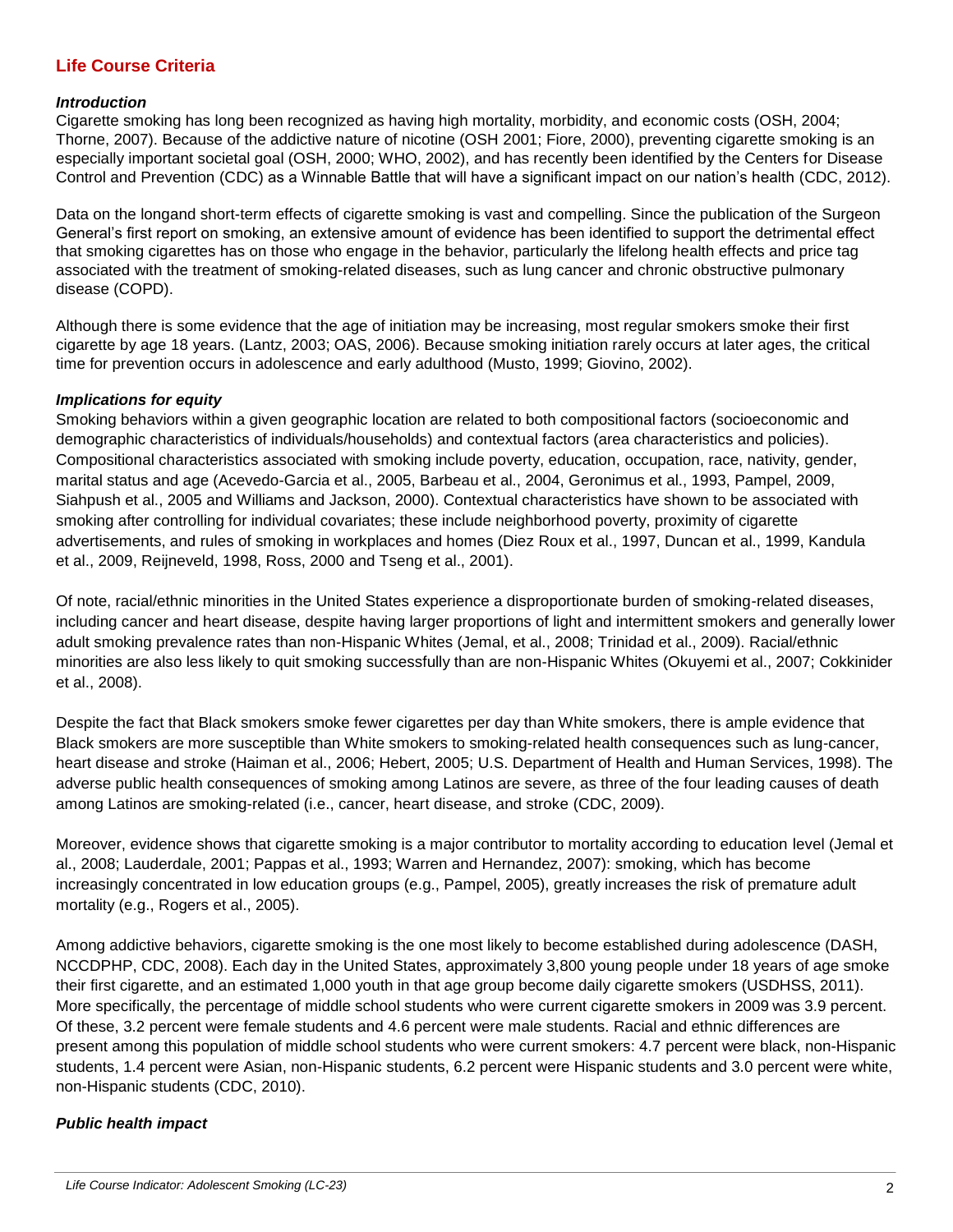From 2000 to 2004, cigarette smoking and exposure to tobacco smoke resulted in at least 443,000 premature deaths, approximately 5.1 million years of potential life lost (YPLL), and \$96.8 billion in productivity losses annually in the United States (USDHHS, 2008). Lightwood and colleagues (2008) examined the economics of tobacco use and revealed that investments in tobacco control programs led to substantial savings in health care expenditures. The authors showed that the \$1.8 billion spent on California's tobacco control programs over 15 years (1989–2004) yielded a 50-fold return (\$86 billion) in reduced health care costs. In addition to effectively reducing smoking – a significant public health goal in itself – the benefits of the programs included "substantial, rapid, and growing reductions in per capita state health care expenditures" (Lightwood et al., 2008).

Policies to combat smoking have resulted in substantial progress with national smoking prevalence declining from 24.5 percent in 1992–1993 to 18.5 percent in 2006–2007 (Giovino, Chaloupka, and Hartman, 2009). However, tobacco remains a leading cause of preventable and premature death, killing more than 1,200 Americans every day. For every tobacco-related death, two new young people under the age of 26 become regular smokers. Nearly 90 percent of these replacement smokers try their first cigarette by age 18, and approximately three out of four high school smokers continue to smoke well into adulthood (USDHSS, 2012).

Smoking during adolescence and young adulthood can have immediate adverse health effects and lasting impacts throughout the life course. Additionally, exposure to tobacco can also impact future generations. This broadened concern reflects the emergence of a body of evidence linking risk exposures in early life, even in the antenatal period, to risk for chronic disease in adulthood (USDHSS, 2006).

# *Leverage or realign resources*

There are a number of opportunities to use resources to improve the adolescent smoking indicator. These opportunities include:

- School administrators and counselors working with parents of adolescents to development awareness campaigns and also create a smoking cessation plan for adolescents who smoke
- Community and school programs, policies and interventions coordinated and implemented in conjunction with efforts to create tobacco-free social norms
- Prohibiting smoking on school grounds, and in worksites and public places
- Care managers/coordinators working with providers to target education and self-education
- Using home visiting as an opportunity to share education and smoking cessation information
- Engage stakeholders in the key actions from the CDC Winnable Battles for Tobacco, including: Monitor tobacco use and prevention policies; Protect people from secondhand smoke; Offer help to quit tobacco use; Warn about the dangers of tobacco; Enforce bans on tobacco advertising, promotion and sponsorship; and Raise taxes on tobacco

Schools and workplaces are both stakeholders in reducing adolescent smoking because complications from smoking are responsible for absenteeism from both school and work. The CDC Winnable Battles progress report indicates that school programs to prevent smoking among middle- and high-school students are a good investment: every dollar invested in school tobacco prevention programs saves almost \$20 in medical care costs (CDC 2013). While adolescents may not be part of the workforce yet, it is understood that their future involvement in the economy will have a significant effect on the cost for society at large. Therefore, given the changing environment of health care in the United States, private as well as public entities could benefit from a joint effort to curb smoking initiation in adolescents.

Lastly, adolescent smoking is a major risk factor for chronic diseases later in life. As such, chronic disease programs may invest in adolescent smoking prevention programs that may ultimately help to reduce the incidence of future adult chronic diseases.

# *Predict an individual's health and wellness and/or that of their offspring*

Smoking is a leading risk factor for mortality, cardiovascular disease, respiratory disease, and a variety of other health outcomes, contributing to an estimated 443,000 deaths annually in the United States (CDC, 2007). Smoking also has a detrimental effect on reproductive health. For instance, smoking during pregnancy is associated with increased risk for premature rupture of membranes, abruptio placentae (placenta separation from the uterus), and placenta previa (abnormal location of the placenta, which can cause massive hemorrhaging during delivery. Additionally, smoking also is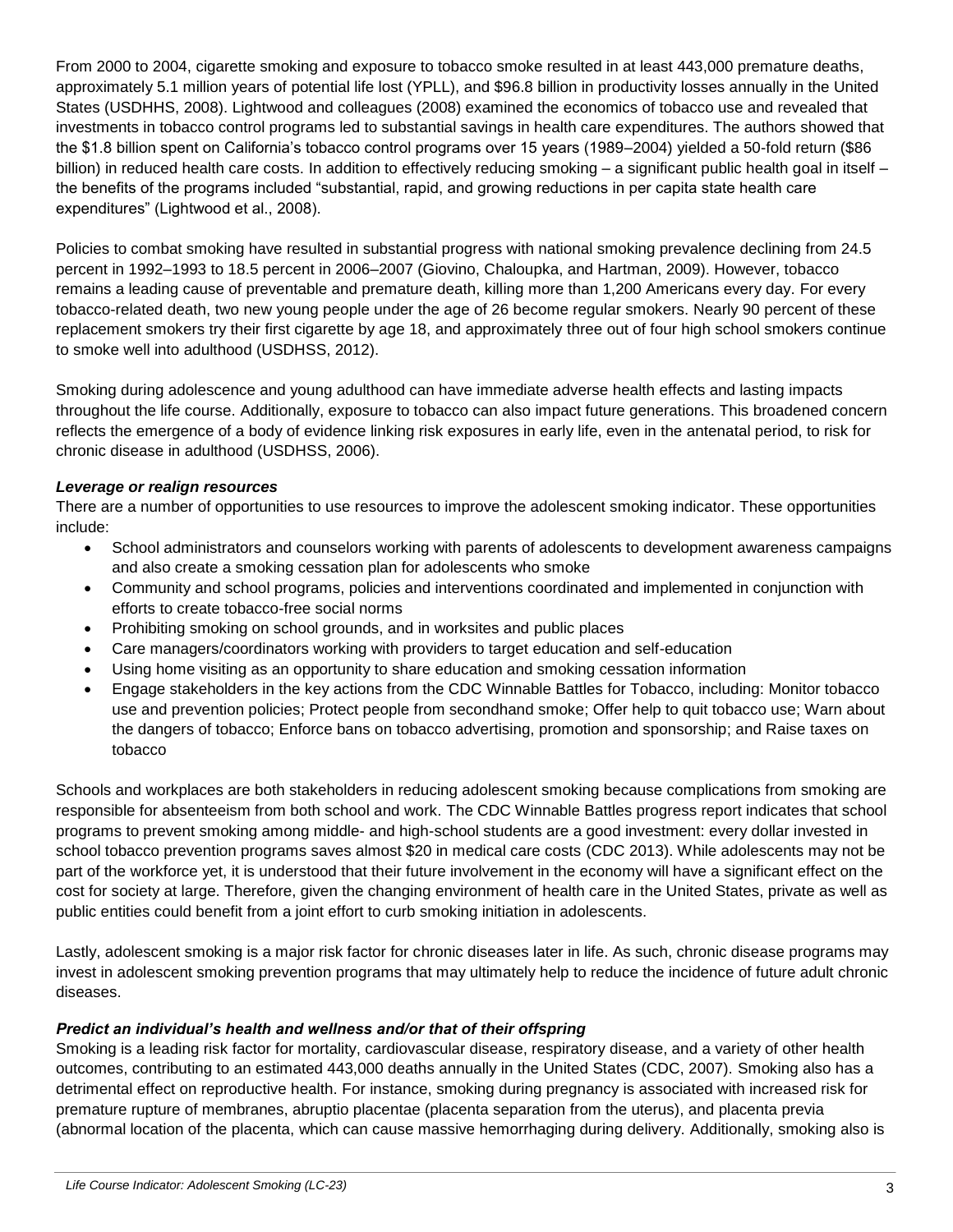associated with a modest increase in risk for preterm delivery (CDC, 2001). Moreover, infants born to women who smoke during pregnancy have a lower average birth weight and are more likely to be small for gestational age than infants born to women who do not smoke. Low birth weight is associated with increased risk for neonatal, perinatal, and infant morbidity and mortality. The longer the mother smokes during pregnancy, the greater the effect on the infant's birth weight. The risk for perinatal mortality, both stillbirths and neonatal deaths, and the risk for sudden infant death syndrome (SIDS) are higher for the offspring of women who smoke during pregnancy (CDC, 2001).

The adverse health effects of smoking can accumulate over the lifetime of the smoker. Moreover, those who quit smoking will, over time, see a significant reduction in the adverse effects with some disappearing entirely (Trannah et al, 2011, USDHHS, 2010). Therefore, it is clear that the opportunity to intervene when smoking behaviors are initiated, which is most often during adolescence, can potentially avoid the cost of treating future poor health outcomes.

# **Data Criteria**

# *Data availability*

Data on adolescent smoking prevalence in the United States is vast and readily available. The majority of the data is generated by the CDC, through its office on Smoking and Health. More specifically, The *Youth and Young Adult Data*  Youth Risk Behavior Surveillance System (YRBSS) monitors priority health-risk behaviors and the prevalence of obesity and asthma among youth and young adults. The YRBSS includes a national school-based survey conducted by the CDC, state, territorial, and local education and health agencies and tribal governments. YRBSS monitors six categories of priority health-risk behaviors among youth and young adults, including behaviors that contribute to unintentional injuries and violence; sexual behaviors that contribute to unintended pregnancy and sexually transmitted diseases, including HIV infection; alcohol and other drug use; tobacco use; unhealthy dietary behaviors; and inadequate physical activity. In addition, YRBSS monitors the prevalence of obesity and asthma.

The YRBSS is administered every other year (odd years), generally in the spring semester in schools via a pencil and paper mode. The YRBSS survey contains no skip patterns. In the even-numbered years, CDC leads a process of examining and revising the questionnaire, using both expert opinion and votes from the YRBS coordinators in states. The final result is a standard questionnaire that can be modified by states to meet their needs, but modifications must be within certain parameters.: 1) the modified questionnaire must contain at least two-thirds of the original standard questionnaire, 2) questions that are added are limited to 8 mutually exclusive response options, 3)the questionnaire may not have skip patterns or fill in the blanks, and 4) the questionnaire may not exceed 99 questions, and the state must retain the height and weight questions. The 2011 YRBSS included a national school-based survey conducted by CDC and 47 state surveys, six territory surveys, two tribal government surveys, and 22 local surveys conducted among students in grades nine through 12 during October 2010-February 2012. Data collected by CDC represent both public and private schools with students in grades nine through 12; data collected by states, territories, tribes, and localities represents primarily public school students.

This measure does not require the linkage of datasets. MCH programs can readily gain immediate access to the data on an annual basis and possibly provisionally. The survey question of interest is "During the past 30 days, on how many days did you smoke cigarettes?"

# *Data quality*

From the available YRBSS documentation, the 2011 national YRBS school response rate was 81 percent; the student response rate was 87 percent; and the overall response rate was 71 percent. Comparisons between estimates for states and districts from the national data collection effort and the surveys collected by states, territories, tribes, and localities can be found on the CDC YRBSS website. Each jurisdiction reached a minimum site response rate of 60 percent and therefore had weighted data for that year. Weighted data allows a jurisdiction to make statements from the data that generalize to all high school students in that jurisdiction.

Studies by CDC and others indicate that data about risk behaviors can be gathered as credibly from adolescents as from adults. YRBSS performs internal reliability checks to help identify the small percentage of students who falsify their answers. To obtain truthful answers, students must perceive the survey as important and know procedures have been developed to protect their privacy and allow for anonymous participation.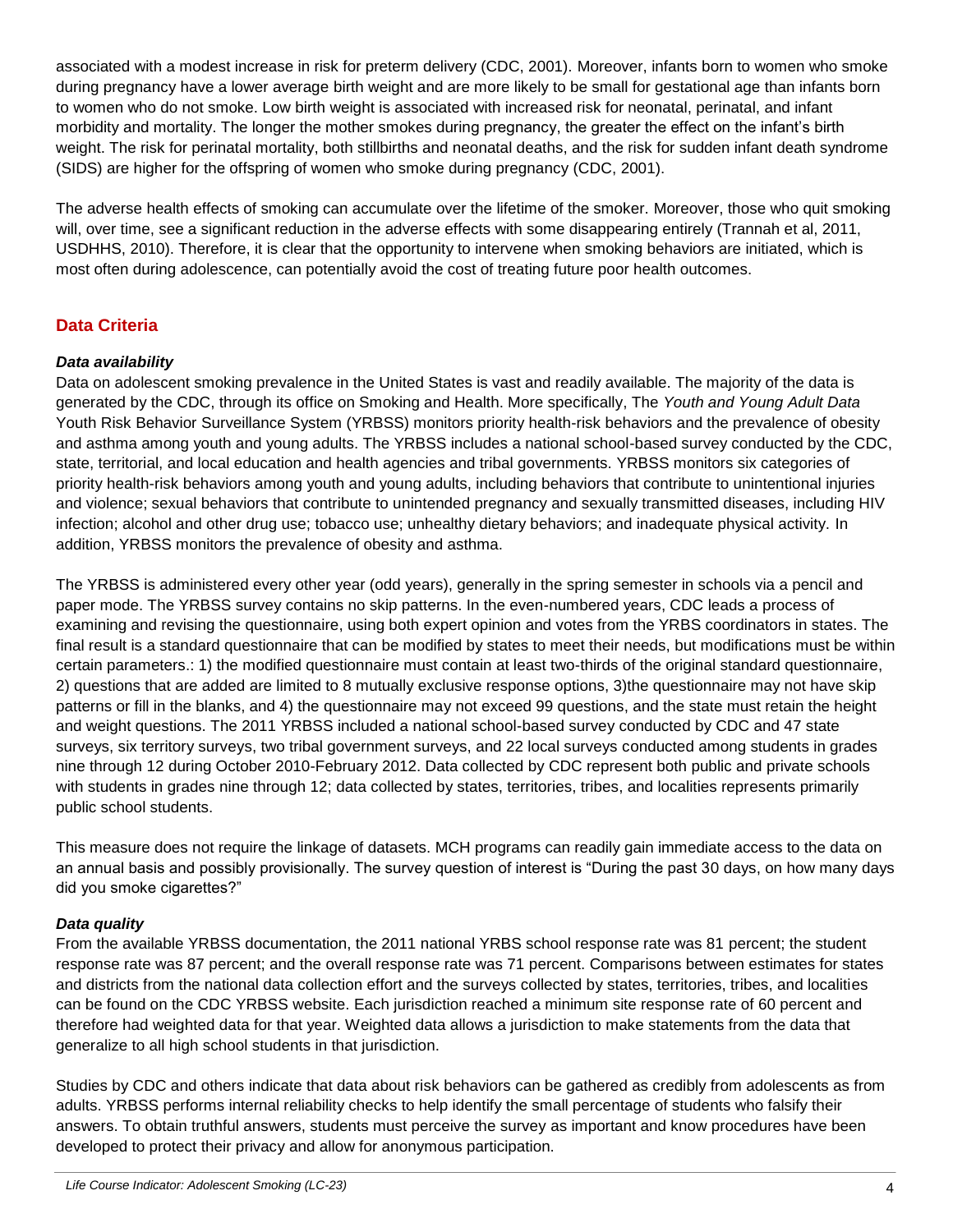A test-retest study of the 1999 version of the questionnaire (Brener 2002) found that 47 percent of items had at least "substantial" reliability, with kappa statistics of agreement of 61 percent or greater, and 93 percent of items had at least "moderate" reliability, with kappas of 41 percent or greater. The study found no differences in reliability by gender, grade, or race/ethnicity. The study found that items related to tobacco use, alcohol and other drug use, and sexual behavior had the highest reliability. By comparison, items asking about dietary behaviors, physical activity, and other health-related topics were less reliable. A study of mode and setting using the YRBSS questions (Brener 2006) determined that students were more likely to report risk behaviors when they took the survey at school compared with taking the survey at home.

Data availability and quality for the YRBS varies by year and it depends on the participation status for states, districts, territories, and tribal governments (CDC, 2013). Survey response rates can vary substantially by jurisdiction. In the Brener (2002) study, the smoking indicator had "substantial" reliability (Brener, et. al, 2002). The prevalence of "Smoked cigarettes ≥ one day during the past 30 days," which can be used as an indicator of current adolescent smoking, was 27.2 at Time 1 and 27.5 at Time 2. The kappa statistic was 81.9.

#### *Simplicity of indicator*

The level of complexity in calculating and explaining this indicator is relatively low. YRBS results do require statistical weighting provided by CDC to approximate representativeness of the student population. Although somewhat controversial, adolescent smoking prevalence is calculated based on daily smoking. For instance, evidence suggests that adolescents have a varied perception of what constitutes different classifications of smokers and smoking. For example, Leatherdale and McDonald (2006) found that approximately 52 percent of students who were categorized by researchers as "regular smokers" and 98 percent categorized as "experimenters" did not actually consider themselves to be smokers. Evidence also suggests that less frequent smoking, being younger, and social smoking, are related to less likelihood of an individual identifying themselves as a smoker (Berg et al., 2009; Levinson et al., 2007; Moran, Wechsler, & Rigotti, 2004).

However, the standard manner in which YRBS assesses adolescent smoking may circumvent these issues. The survey asks respondents to state whether or not they "smoked cigarettes ≥ 1 day during the past 30 days." This number is divided by the number of nine through 12 grade respondents. Also, to better capture frequency or intensity, YRBS also prompts students to state whether they "smoked ≥ 20 cigarettes per day on the days smoked during the past 30 days" (Brenner, et. al., 2002).

# **References**

Acevedo-Garcia, D., Pan, J., Jun, H.-J., Osypuk, T. L., & Emmons, K. M. (2005). The effect of immigrant generation on smoking. *Social Science & Medicine*, 61, 1223-1242.

Adler, N.E., Ostrove, J.M. (1999). Socioeconomic status and health: what we know and what we don't. *Academic Science*. 896:3–15.

Berg, C. J., Lust, K. A., Sanem, J. R., Kirch, M. A., Rudie, M., Ehlinger, E., et al. (2009). Smoker self-identification versus recent smoking among college students. American Journal of Preventive Medicine, 36, 333–336.

Brener, N.D., Kann, L., McManus, T., Kinchen, S. A., Sundberg, E.C., Ross. J.G. (2002). Reliability of the 1999 youth risk behavior survey questionnaire. *Journal of Adolescent Health*. 31(4): 336-342.

Brener, N.D; Eaton, D.K,. Kann, L., et al. (2006)The Association of Survey Setting and Mode with Self-Reported Health Risk Behaviors Among High School Students. Public Opinion Quarterly 70:354–374

Centers for Disease Control and Prevention (2007). Cigarette smoking among adults—United States, 2006. Morbidity and Mortality Weekly Report, 56, (pp. 1157–1161), Retrieved January 2009 fro[m http://www.cdc.gov/mmwr/preview/mmwrhtml/mm5745a.](http://www.cdc.gov/mmwr/preview/mmwrhtml/mm5745a)

Centers for Disease Control and Prevention, (2012, June 7). YRBSS in brief. Retrieved fro[m http://www.cdc.gov/healthyyouth/yrbs/brief.htm](http://www.cdc.gov/healthyyouth/yrbs/brief.htm)

Centers for Disease Control and Prevention, (2012, June 7). Requesting Youth Risk Behavior Surveillance System (YRBSS) Data Files. Retrieved from <http://www.cdc.gov/healthyyouth/yrbs/requestingdata.htm>

Centers for Disease Control and Prevention, (2010, August 27). Tobacco use among middle and high school students --- United States, 2000--2009. Retrieved fro[m http://www.cdc.gov/mmwr/preview/mmwrhtml/mm5933a2.htm](http://www.cdc.gov/mmwr/preview/mmwrhtml/mm5933a2.htm)

Centers for Disease Control and Prevention, (2001, March 27). Highlights: Tobacco use and reproductive outcomes. Retrieved from [http://www.cdc.gov/tobacco/data\\_statistics/sgr/2001/highlights/outcomes/index.htm](http://www.cdc.gov/tobacco/data_statistics/sgr/2001/highlights/outcomes/index.htm)

Centers for Disease Control and Prevention, (2013, February 25). Participation History & Data Quality, 1991–2011 — High School. Retrieved from <http://www.cdc.gov/healthyyouth/yrbs/history-states.htm#1>

Centers for Disease Control and Prevention, (2012, September 12). Winnable battles: Tobacco use. Retrieved from <http://www.cdc.gov/winnablebattles/Tobacco/>

Centers for Disease Control and Prevention, (2013). Winnable Battles Progress Report: 2010-2015. Retrieved from

http://www.cdc.gov/winnablebattles/targets/pdf/winnablebattlesprogressreport.pdf

Christakis, N.A., Fowler, J.H. (2007). The spread of obesity in a large social network over 32 years. *New England Journal of Medicine*; 357(4):370–379. Cokkinides, V.E., Halpern, M.T., Barbeau, E.M., Ward, E., Thun, M.J. (2008). Racial and ethnic disparities in smoking- cessation interventions: analysis of the 2005 National Health Interview Survey. *American Journal of Preventive Medicine*;34(5)

Crimmins. E., Preston, S., Cohen, B. (2011), for the Panel on Divergent Trends in Longevity, National Research Council. Explaining Divergent Levels of Longevity in High Income Countries. Washington, DC: National Academy Press.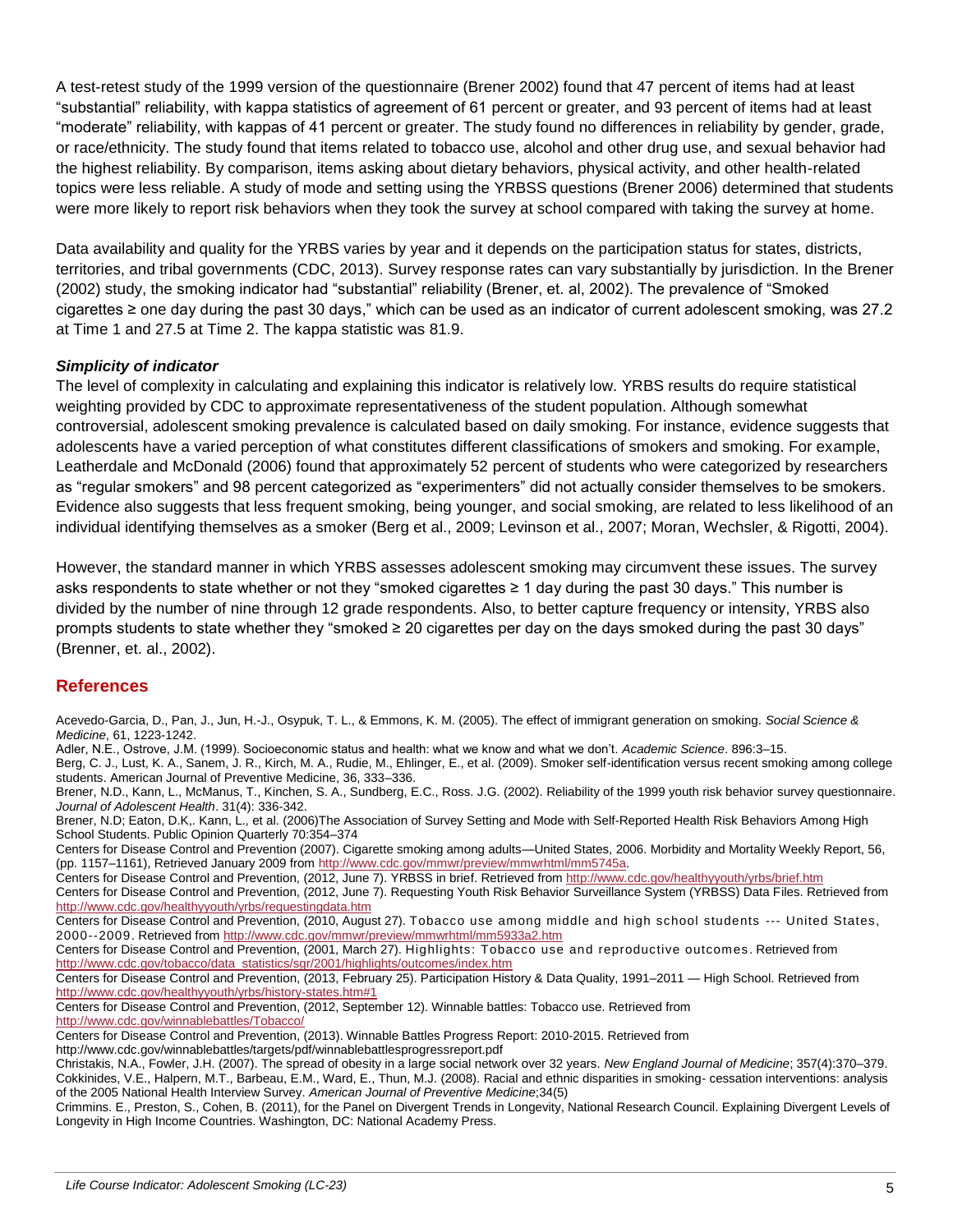Diez Roux, A. V., Nieto, F., Muntaner, C., Tyroler, H., Comstock, G., Shahar, E., et al. (1997). Neighborhood environments and coronary heart disease: a multilevel analysis. *American Journal of Epidemiology*, 146(1), 48-63.

Division of Adolescent and School Health (DASH), National Center for Chronic Disease Prevention and Health Promotion (NCCDPHP), Centers for Disease Control and Prevention (CDC) (June 2008). Tobacco Use and the Health of Young People. Retrieved from [http://www.cdc.gov/HealthyYouth/tobacco/pdf/tobacco\\_factsheet.pdf](http://www.cdc.gov/HealthyYouth/tobacco/pdf/tobacco_factsheet.pdf)

Duncan, C., Jones, K., & Moon, G. (1999). Smoking and deprivation: are there neighborhood effects? *Social Science & Medicine*, 28(4), 497-505. Fiore, M.C., Bailey, W.C., Cohen, S.J., et al. Treating Tobacco Use and Dependence: Clinical Practice Guideline. Rockville, Md: Public Health Service, U.S. Dept of Health and Human Services; 2000

Franks, P., Fiscella, K. (2008). Reduciing disparities down- stream: prospects and challenges. Journal of General and Internal Medicine. 23(5):672–677. Geronimus, A. T., Neidert, L. J., & Bound, J. (1993). Age patterns of smoking in U.S. black and white women of childbearing age. *American Journal of Public Health*, 83, 1258-1264.

Giovino, G.A., Chaloupka, F.J., Hartman, A.M., et al. *Cigarette Smoking Prevalence and Policies in the 50 States: An Era of Change – The Robert Wood Johnson Foundation ImpacTeen Tobacco Chart Book*. Buffalo, NY: University at Buffalo, State University of New York, 2009. Giovino, G.A. (2002). Epidemiology of tobacco use in the United States. *Oncogene*; 21:7326–7340.

Haiman, C.A., Stram, D.O., Wilkens, L.R., Pike, M.C., Kolonel, L.N., Henderson, B.E., et al. (2006). Ethnic and racial differences in the smoking-related risk of lung cancer. *New England Journal of Medicine*, 354, 333–342.

Hebert, R. (2005). What's new in nicotine and tobacco research? *Nicotine & Tobacco Research*, 7, 485–490.

Husten, C., Thorne, S. Tobacco: health effects and control. In: Wallace RB, ed. Maxey-Rosenau-Last Public Health and Preventive Medicine. 15th ed. New York, NY: McGraw-Hill. 2007

Jemal, A., Thun, M.J., Ward, E.E., Henley, S.J., Cokkinides, V.E., Murray, T.E., 2008. Mortality from leading causes by education and race in the United States,2001. American Journal of Preventative Medicine 34, 1–8.

Jemal, A., Thun, M.J., Ries, L.A., et al. (2008). Annual report to the nation on the status of cancer, 1975–2005, featuring trends in lung cancer, tobacco use, and tobacco control. *Journal National Cancer Institute*; 100(23):1672–1694.

Jha, P., Peto, R., Zatonski, W., et al. (2006). Social inequalities in male mortality, and

in male mortality from smoking: indirect estimation from national death rates in England and Wales, Poland, and North America. Lancet; 368:367--370. Kandula, N. R., Wen, M., & Jacobs, E. A. (2009). Association between neighborhood context and smoking prevalence among Asian Americans. *American Journal of Public Health*, 99(5), 885-892.

Leatherdale, S. T., Ahmed, R., Lovato, C., Manske, S., & Jolin, M. A. (2007). Heterogeneity among adolescent non-daily smokers: Implications for research and practice. Substance Use and Misuse, 42, 837–851.

Lauderdale, D.S., (2001). Education and survival: birth cohort, period, and age effects. *Demography* 38, 551–561.

Lantz, P.M. (2003). Smoking on the rise among young adults: implications for research and policy. *Tobacco Control*;12(suppl 1):60–70 Levinson, A. H., Campo, S., Gascoigne, J., Jolly, O., Zakharyan, A., & Tran, Z. V. (2007). Smoking, but not smokers: Identity among college students

who smoke cigarettes. Nicotine & Tobacco Research, 9, 845–852.

Lightwood, J. M., Dinno, A., Glantz, S. A. (2008). Tobacco industry youth smoking

prevention programs: Protecting the industry and hurting tobacco control. *American Journal Of Public Health.* 92: 917-930.

Moran, S., Wechsler, H., & Rigotti, N. A. (2004). Social smoking among U.S. college students*. Pediatrics*, 114, 1028–1034.

Muennig, P., Fiscella, K., Tancredi, D., & Franks, P. (2010). The relative health burden of selected social and behavioral risk factors in the United States: Implications for policy. *American Journal of Public Health;* 100(9): 1758-1764.

Musto, D. The American Disease: Origins of Narcotic Control. 3rd ed. New York, NY: Oxford University Press, 1999

Office of Applied Studies. Results From the 2005 National Survey on Drug Use and Health: National Find- ings. Rockville, Md: Substance Abuse and Mental Health Services Administration; 2006. NSDUH Series H-30, DHHS publication SMA 06-4194. Available at:

http://oas.samhsa.gov/NSDUH/2k5NSDUH/2k5results.htm. Accessed December 15, 2006

Office on Smoking and Health. *The Health Consequences of Smoking. A Report of the Surgeon General.* Atlanta, Ga; Centers for Disease Control and Prevention; 2004.

Office on Smoking and Health. Women and Smoking. A Report of the Surgeon General. Atlanta, Ga: Centers for Disease Control and Prevention; 2001. Okuyemi, K.S., Faseru, B., Sanderson, C.L, Bronars, C.A., Ahluwalia, J.S. (2007). Relationship between menthol cigarettes and smoking cessation among African American light smokers. *Addiction*;102(12):1979– 1986.

Pampel, F.C. (2005). Diffusion, cohort change, and social patterns of smoking. *Social. Science Research* 34, 117–139.

Pampel, F. C. (2009). The persistence of educational disparities in smoking. *Social Problems*, 56, 526-542.

Pappas, G., Queen, S., Hadden, W., Fisher, G., 1993. The increasing disparity in mortality between socioeconomic groups in the United States, 1960 and 1986.New England Journal of Medicine 329, 103–109.

Preston, S.H., Wang, H. (2006) Sex mortality differences in the United States: the role of cohort smoking patterns. Demography;43 (4):631--646.

Reijneveld, S. A. (1998). The impact of individual and area characteristics on urban socioeconomic differences in health and smoking. *International Journal of Epidemiology*, 27(1), 33-40.

Rogers, R.G., Hummer, R.A., Krueger, P.M., Pampel, F.C. (2005). Mortality attributable to cigarette smoking in the United States. *Population and Development Review* 31, 259–292.

Ross, C. (2000). Walking, exercising, and smoking: does neighborhood matter? *Social Science & Medicine*, 51, 265-274.

Sen A. Development as Freedom. New York, NY: Knopf; 1999.

Siahpush, M., Heller, G., & Singh, G. (2005). Lower levels of occupation, income and education are strongly associated with a longer smoking duration: multivariate results from the 2001 Australian national drug strategy survey. Public Health, 119, 1105-1110.

The World Health Report 2002: Reducing Risks, Promoting Healthy Life. Geneva, Switzerland: World Health Organization; 2002.

Tranah, G., Holly, E., Wang, F., & Bracci, P. (2011). Cigarette, cigar and pipe smoking, passive smoke exposure, and risk of pancreatic cancer: a population-based study in the San Francisco Bay Area. *BMC Cancer*, *11*138. doi:10.1186/1471-2407-11-138

Trinidad, D.R., Perez-Stable, E.J., Emery, S.L., White, M.M., Grana, R.A., Messer, K.S. (2009). Intermittent and light daily smoking across racial/ethnic groups in the United States. *Nicotine and Tobacco Research*;11(2):203–210.

Tseng, M., Yeatts, K., Millikan, R., & Newman, B. (2001). Area-level characteristics and smoking in women. *American Journal of Public Health*, 91(11), 1847-1850.

U.S. Department of Health and Human Services. Reducing the Health Consequences of Smoking: 25 Years of Progress. A Report of the Surgeon General. U.S. Department of Health and Human Services, Public Health Service, Centers for Disease Control, Center for Chronic Disease Prevention and Health Promotion, Office on Smoking and Health. DHHS Publication No. (CDC) 89

U.S. Department of Health and Human Services, (2012, March 8). Surgeon General releases new report on youth smoking. Retrieved from. <http://www.hhs.gov/news/press/2012pres/03/20120308a.html>

U.S. Department of Health and Human Services. Preventing Tobacco Use Among Young People. A Report of the Surgeon General. Atlanta (GA): U.S. Department of Health and Human Services, Public Health Service, Centers for Disease Control and Prevention, National Center for Chronic Disease Prevention and Health Pro- motion, Office of Smoking and Health, 1994.

U.S. Department of Health and Human Services. The Health Consequences of Involuntary Exposure to Tobacco Smoke: A Report of the Surgeon